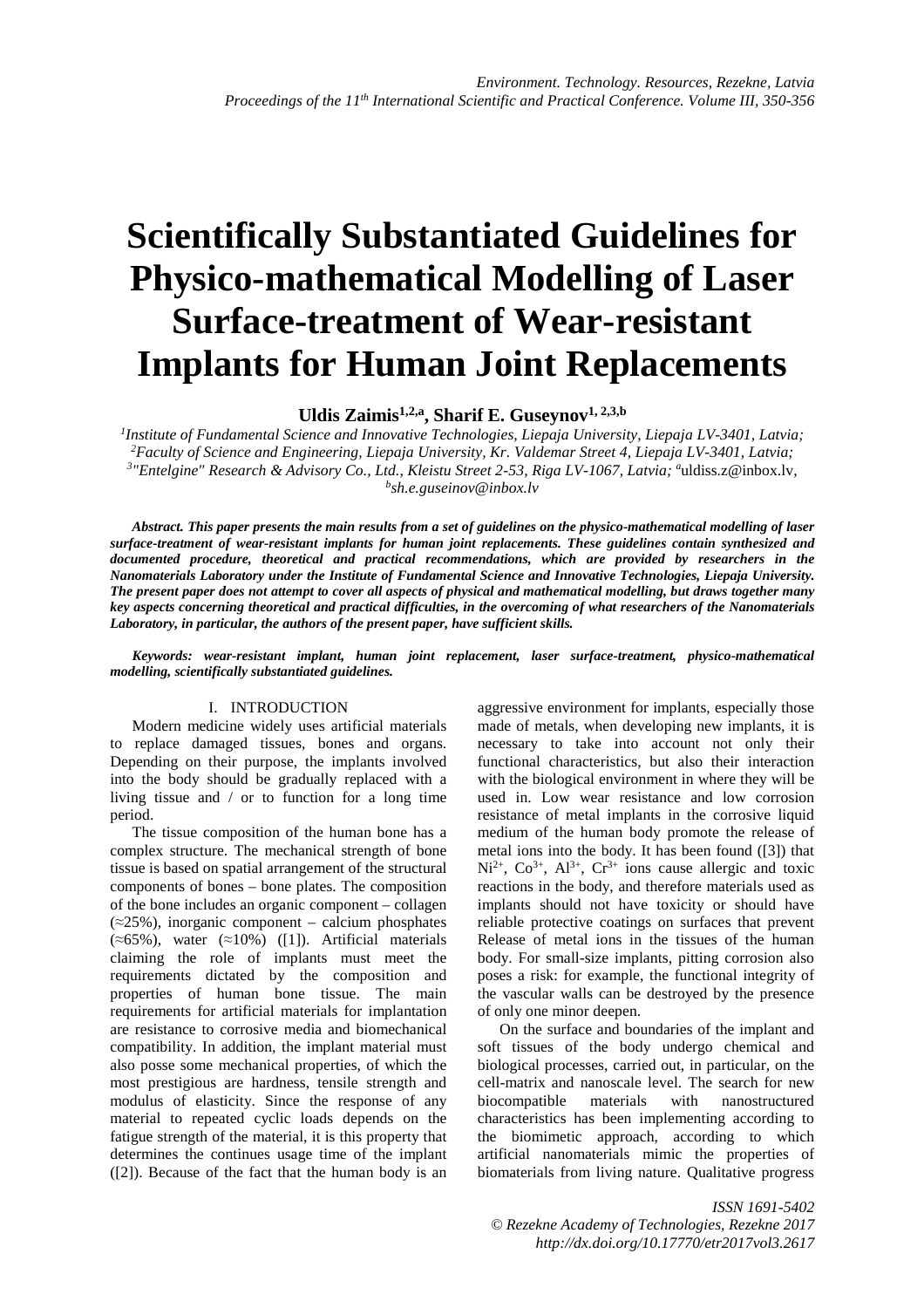in this area is possible only based on interdisciplinary research in medicine, chemistry, biology, materials science, physics and mathematics. Since the 60s of the XX century, specialists in the areas listed above work closely together to understand the complex processes of interaction of body cells with the foreign surface of the implanted material. Biologically active properties of the interface between the tissues of the body and the implanted material reviewed in correlation with its specific properties. The chemical composition of the surface, its physical and chemical characteristics, roughness and morphology, the determination of the activity of various cellular structures acting separately and synergistically. The relationship between the physical and chemical properties of the surface and the cellular response is far from to be clear (for instance, see [1]-[7] and respective references given in these). A firm understanding of the mechanism of this connection will lead to the creation of a new generation of materials that can be more effectively and successfully involved into the human body for therapeutic purposes. The classical concept of bioinert or bioactive materials with the development of materials science and chemical science will shift to the field of creating more advanced biomaterials that could react or facilitate the implementation of various reactions with the biological environment depending on the state of the surface of the implanting material.

Without overlooking of the comparative analysis of the properties, advantages and disadvantages of artificial materials (for instance, see [1], [8], [9]), used in modern implantation surgery, in particular, in endoprosthetics, we list only the types of most frequently used materials, which can be toxic (surrounding tissues die off on contact), bioinert (non-toxic, but biological inactive) and bioactive (non-toxic, fused with bone tissue): composite biomaterials, bioglass and bioceramics; alloys of titanium, zirconium and magnesium. We will investigate only some aspects of laser surface treatment of titanium implants in this paper.

## II. BRIEF OVERVIEW OF THE BASIC PROPERTIES OF TITANIUM IMPLANTS

For the first time, the concept of the use of industrially pure titanium and its alloys as implants was put forwarded by Swedish therapist P.-I. Branemark and his scientific group (for instance, see [10], [11] and [12]): from the experimental work carried out in 1952-1969 it is showed the phenomenon of ingrowth of a titanium structure into living bone tissue (now this phenomenon is called osseointegration), and between the implant surface. The fibrous tissue does not form a fibrous or cartilaginous tissue. Since 1965, titanium implants have been used as bio- and mechanically compatible material for the manufacture of implants. Nowadays, numerous fundamental and clinical studies in vitro

and in vivo have shown that industrially pure titanium, titanium-aluminum alloy, titaniumvanadium alloy, and nickel-titanium alloy having shape memory effect have such exceptional qualities as high mechanical strength, low cycle fatigue, plastic, high biocompatibility and biotolerance, antiallergenicity and lack of toxicity, high corrosion resistance due to the formation on the surface of a passivating oxide layer, low thermal conductivity, small coefficient of linear expansion, relatively low specific gravity, the smallest difference between the moduli of elasticity and bone. All listed properties of titanium and its alloys are based on their microstructures. As shown in [13], in order to reduce the modulus of elasticity of industrially pure titanium, the most effective alloying elements for the additive are niobium (Nb), zirconium (Zr), molybdenum (Mo), tantalum (Ta). Nowadays, in the production of implants, industrially pure titanium grades BT1-0 and BT1-00 are used (for instance, see [8], [14]) from so called "commercially pure" titanium grades Ti-6Al-4V, Ti-6Al-7Nb; BT6, Grade-1 ÷ Grade-4, Grade-2H, Grade-6, Grade-7, Grade-7H, Grade-9, Grade-11 ÷ Grade-16, Grade-16H, Grade-17  $\div$  Grade-26, Grade-26H, Grade-27  $\div$  Grade-38.

It should be noted in conclusion that despite the very high mechanical properties of titanium alloys containing aluminum (Al) and vanadium (V), one should clearly know and distinguish the field of their application, because these elements can accumulate in the human body tissues and, due to the corrosive effect of biological fluids, cause acute allergies and have toxic effects. It is important to note that titanium implants, in spite of the above unique properties and advantages, still: (a) undergo abrasive wear, which often leads to loss of the implant; (B) can cause intolerable pain and pathogenicity due to the fact that wear products are deposited on the human body tissues. Therefore, the unresolved and actual problem is the improvement of existing and development of new methods and technologies for the production of titanium implants and the treatment of their surfaces in order to enhance osseointegration contact, as well as proper biomechanical, chemical-biological (cellmatrix and nanoscale Level) of contacts between the implant and living human bone tissue.

# III. LASER TREATMENT OF THE SURFACE OF TITANIUM IMPLANTS

# *A. Relevance and status of the issue*

The state of the surface of titanium implants plays a decisive role in cell-cell adhesion. The interaction between the biological environment (hard and soft tissues, blood, body fluids and serum, etc.) and the implant occurs on its surface, and the biological response from the living tissue depends on a variety of surface properties, such as chemical composition, purity, texture and topography, surface energy, corrosion resistance, and the tendency to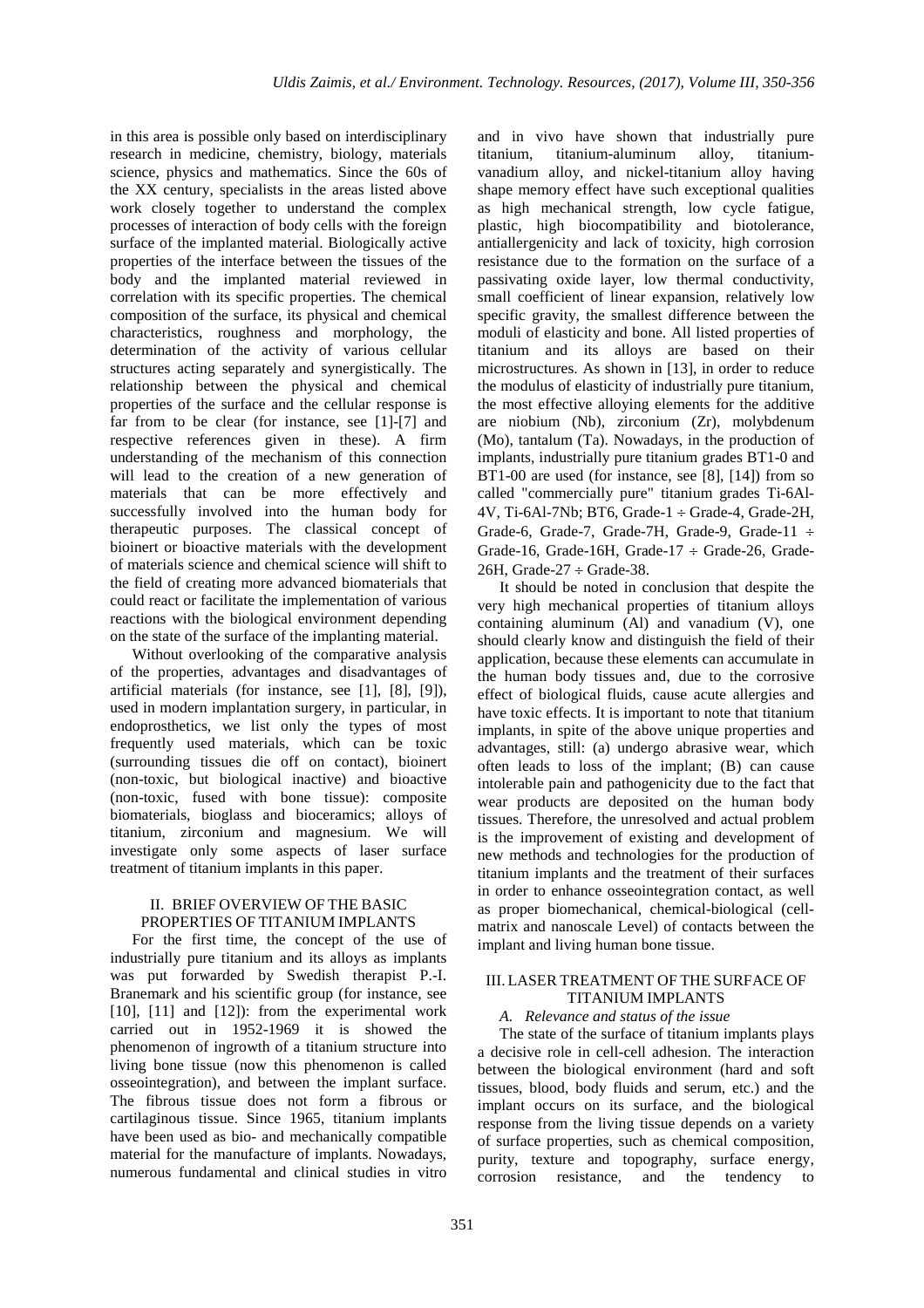denaturalization of surrounding proteins. Nowadays, developed various methods of surface treatment of titanium implants to improve their biocompatible properties and to accelerate the healing process of implants. These methods are based on morphological or biochemical modification of physical, chemical and mechanical properties, in particular, changes in surface energy and surface charge, chemical composition and surface printing of titanium implants. Approximately 20 years ago a new perspective direction arose related to the use of laser technology for surface treatment of biocompatible metallic materials, in particular titanium implants, in order to improve the tribological, biocompatible and corrosive properties of their surfaces. Theoretically, laser processing technology can possibly solve all the above tasks of modifying the complex of surface properties of titanium implants. Application of laser processing technology provides high spatial resolution and high processing speed, and does not affect the bulk properties of the processed material. Recent works (for instance, see [15]-[17] and appropriate references given in these) show that laser treatment of implant surfaces from titanium leads to the formation of a developed surface morphology characterized by a cellular structure, an increase in roughness and the formation of an inert oxide layer, which is necessary for improving the biocompatibility of titanium implants, in particular, enhancing the adhesion of living cells of different scales. In subsection conclusion, in the context of discussing the laser treatment advantages of implant surfaces, let us dwell only on the results of the work [16]: a group of Italian scientists carried out a rather curious experiment with the aim of: (a) studying histomorphometric and biomechanical characteristics (BIC-bone-implant contact; RTV – reverse torque value) of titanium implants, which underwent laser treatment; (B) comparing the ability of laser irradiation to stimulate osseointegration with a similar ability of titanium implants that have been mechanically processed. The results of the experiment showed that RTV for titanium implants treated with a laser was almost 3 times higher than for those that received mechanical treatment; BIC titanium implants treated with a laser proved to be at least 30% better than BIC titanium implants, machined.

*B. Mathematical model in terms of spherical trigonometry for describing the transfer of laser radiation during surface treatment of the titanium head of the endoprosthesis* 

Medical practice, especially in countries formerly part of the USSR, shows that repeated prosthetics of the hip joint of a person is associated with big problems (including due to the relatively high cost of surgery, inaccessible to many needy patients). In many cases, the implementation of such surgical operations becomes virtually impossible and,

therefore, the life of the hip endoprosthesis is extremely important for the patient, especially at a young age. Modern joint endoprosthesis consists of an acetabular cup, a polyethylene liner; an endoprosthesis stem and a ball-shaped head (see Fig. 1). Titanium heads of the human hip joint endoprosthesis, in terms of the nature and magnitude of their load, are in extreme conditions ([6], [18]), and therefore, the problem of improving the accuracy and quality of processing the most significant part of the endoprosthesis – the spherical surface of the head – is one of the most actual problems in modern endoprosthetics. Completely modern equipment for laser processing of materials, which has a Laboratory of Nanomaterials at the Institute of Basic Sciences and Innovative Technologies of the University of Liepaja (Nanomaterials Laboratory under the Institute of Fundamental Science and Innovative Technologies, Liepaja University), has a fixed headsource of laser radiation.



Fig. 1. Main components of a hip joint endoprosthesis.

Therefore, in order to carry out a high-precision uniform laser treatment, the endoprosthesis head, (which has a surface with a  $270^\circ$  angle of the spherical segment) (see Fig. 2, [6]), it is necessary to rotate the endoprosthesis head properly: the endoprosthesis head is fixed with a special holder in the vacuum chamber laser equipment, and this device can rotate the head of the endoprosthesis along two perpendicular axes with constant cycles per unit time (for each rotation axis its constant cycle).



Fig. 2. The head of the endoprosthesis, which has a surface of 270°-angle of the spherical segment.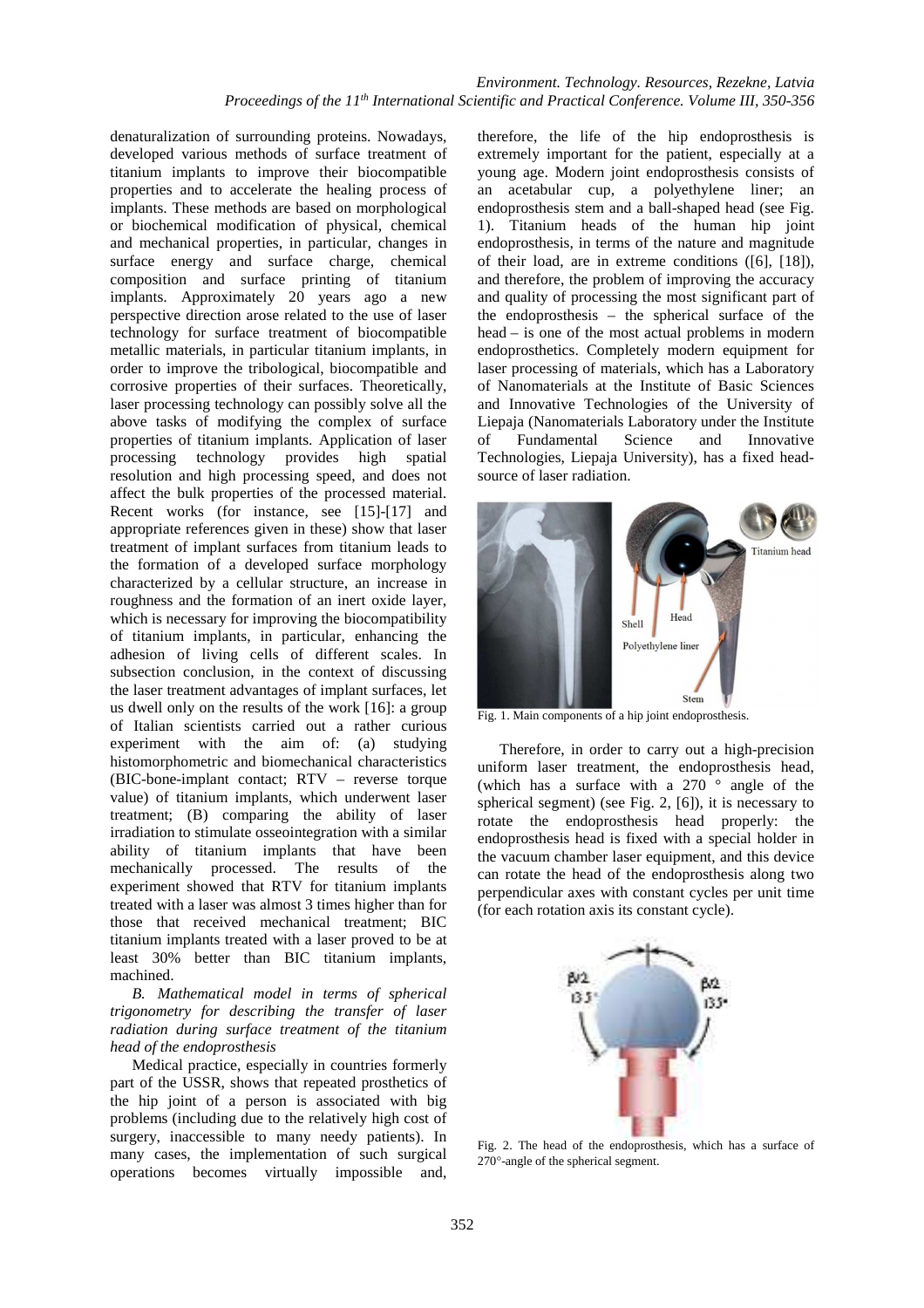If the 3D laser-imaged material were a polyhedron, then the necessary calculation formulas for high precision and high-quality laser processing of this polyhedron can be derived from the corresponding mathematical model constructed in the Cartesian coordinate system. Obviously, because of the fact that: (a) the source of laser radiation on the existing laser equipment is stationary; (B) the endoprosthesis head has a spherical surface with a 270 ° angle of the spherical segment being treated; (C) a two-coordinate holder can rotate the endoprosthesis head only in cycles, it is necessary to conduct studies using spherical trigonometry (for instance, see [19], [20]): as the initial construction of the required adequate mathematical model in a Cartesian coordinate system with subsequent derivation from it Of the necessary calculation formulas and the "mechanical" translation of the equations and conditions of the already constructed mathematical model, as well as the resulting computational formulas from the Cartesian coordinate system to the spherical coordinate system, will not provide a correct description of the process of precise, uniform and qualitative treatment of the spherical surface of the head of the hip joint endoprosthesis. In such a case, the work of the exposed (ie, emitting laser radiation) is performed using the Euclidean metric as a measure of closeness between two points (defined in the 3D Cartesian coordinate system) and the work of the affected object. Reception of laser radiation on the spherical surface of the rotating head of the endoprosthesis. The affected object is carried out using a spherical metric as a measure of proximity between two points a priori defined in the 3D spherical coordinate system.

Consider the problem of transferring laser radiation in a parallel vertically inhomogeneous layer of a 3D spherical region (Fig.2), and, for simplicity, assuming the radius equal to 1. We make the following assumptions:

- − on the top border *z* = 0 of analyzed layer with width of *H* and angle  $\alpha_0 = \arccos(\mu_0)$  falls laser power *F* laser irradiation in azimuthal plane  $\beta_0$ ,  $s_0 = {\alpha_0, \beta_0};$
- − inside the layer under consideration and at its boundaries there may be diffusion sources of radiation;
- − the underlying surface at the lower boundary of the layer under consideration reflects the entire irradiation within a given law
- transfer of irradiation occurs without changing the frequency.

The problem consists in determining the intensity of the multiply incident laser radiation inside the layer  $0 \le z \le H$ , and also in determining the law of the reflected and missed laser radiation.

As was mentioned above, the direction of propagation of multiple laser radiation at an arbitrary point of the layer  $0 \le z \le H$  It is necessary to describe with spherical coordinates: azimuth  $\frac{2}{5} \cdot (4 \cdot \beta - \pi) \in [0, 2 \cdot \pi],$  $\varphi \stackrel{\text{def}}{=} \frac{2}{\tau} \cdot (4 \cdot \beta - \pi) \in [0, 2 \cdot \pi],$  where

5  $\frac{3}{2}$ 4 2  $\beta \in \left[\frac{\pi}{4}, \frac{3 \cdot \pi}{2}\right]$  characterizes the corresponding azimuth angle for the spherical segment of Fig. 2, and the zenith angle  $\alpha \in [0, \pi]$ , measured from the direction of the inner normal to the plane  $z = 0$  with unit vector  $\vec{n}_0$ , on *OZ*. In this case, as  $\varphi = 0$  accept the azimuth of the external laser beam  $\beta_0 = 0$ . Then direction  $0^\circ \le \alpha = \alpha^+ < 90^\circ$  will be according the descending / missed radiation, and the direction  $90^\circ < \alpha = \alpha^- \le 180^\circ$  will correspond to the ascending / reflected radiation. We denote by:  $\stackrel{def}{=} \cos(\alpha),$  $\mu \stackrel{\text{def}}{=} \cos(\alpha), \qquad \qquad \mu^+ \stackrel{\text{def}}{=} \cos(\alpha^+) \in (0,1],$  $\mu^{-} \equiv \cos(\alpha^{-}) \in [-1,0)$ . Then the sets  $D^{+}$  and  $D^{-}$ ,

are defined as

$$
D^+ \stackrel{\text{def}}{=} \{ (\mu, \varphi) \colon \mu \in [0, 1], \varphi \in [0, 2 \cdot \pi] \};
$$
  

$$
D^- \stackrel{\text{def}}{=} \{ (\mu, \varphi) \colon \mu \in [-1, 0], \varphi \in [0, 2 \cdot \pi] \},
$$

will characterize the hemispheres of the directions of the descending / missed and ascending / reflected radiations. In this case, obviously, the  $D \stackrel{\text{def}}{=} D^+ \bigcup D^-$  is a single sphere of directions for the transfer of laser radiation. If we denote the required intensity of the multiply-incident laser radiation inside the layer  $0 \le z \le H$  in direction  $s = \{\alpha, \varphi\}$  $\frac{1}{2}$  **I**  $\frac{1}{2}$  ( , , , , ) so it can be written:

through 
$$
I_{RI}(z, \mu, \varphi)
$$
, so it can be written:

$$
\mu \cdot \frac{\partial I_{\kappa l}(z, \mu, \varphi)}{\partial z} + (f_{\iota}(z) + f_{\alpha}(z)) \cdot I_{\kappa l}(z, \mu, \varphi) =
$$
  

$$
f_{r}(z) \cdot \int_{D} I_{\kappa l}(z, \tilde{\mu}, \tilde{\varphi}) \cdot \rho(z, \omega) d\tilde{\mu} d\tilde{\varphi} + F(z, \mu, \varphi),
$$
 (1)  

$$
I_{\kappa l}(z, \mu, \varphi) \Big|_{\partial D_{0}} = g_{0}(\mu, \varphi) + F(0, \mu, \varphi) \cdot \delta(s - s_{0}),
$$
 (2)

$$
I_{RI}(z,\mu,\varphi)|_{\partial D_H} = g_H(\mu,\varphi) + \frac{a \cdot \mu^2}{2 \cdot \pi} \cdot \int_{D^+} \tilde{\mu} \cdot I_{RI}(H,\tilde{\mu},\tilde{\varphi}) d\tilde{\mu} d\tilde{\varphi},
$$
 (3)

where

 $-$  function  $f_i(z)$  and  $f_a(z)$ , through which the transmission and absorption coefficients of the laser radiation are designated, respectively, mean the physical characteristics of the surface of the endoprosthesis head;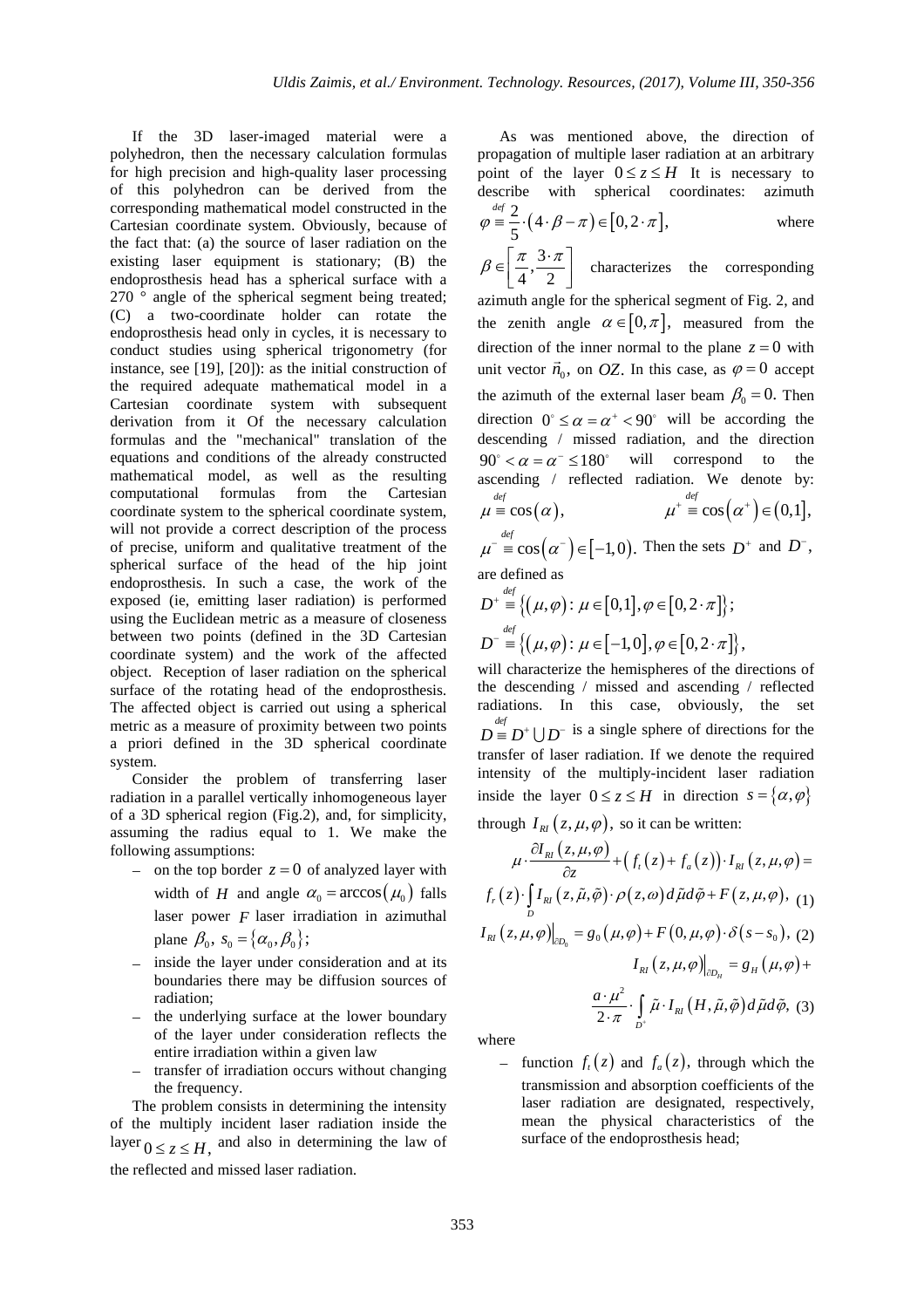$-\omega \equiv \cos(\gamma), \quad \int \rho(s,\tilde{s}) d\tilde{s} = 1,$  $\int_D \rho(s,\tilde{s}) d\tilde{s} = 1, \quad \int_D \rho(\omega) d\tilde{s} = 1,$  $\int\limits_{D}\rho(\omega)d\tilde{s}=$ +

 $\int\limits_0^1\rho(\mathbf{\omega})\mathbf{\omega}$ 1  $\frac{1}{\ }$ 2  $\rho(\omega)d\omega = \frac{1}{2 \cdot \pi}$ − =  $\int_{-1}^{1} \rho(\omega) d\omega = \frac{1}{2 \cdot \pi}$ , where the transfer angle

 $\gamma$  from direction  $\tilde{s} = {\tilde{\mu}, \tilde{\varphi}}$  in direction  $s = {\mu, \varphi}$  is defined by the equation

$$
\gamma = \arccos(\mu \cdot \tilde{\mu} + \sin(\alpha) \cdot \sin(\tilde{\alpha}) \cdot \cos(\varphi - \tilde{\varphi}));
$$

in geometries  $\{z, \alpha, \varphi\}$  and  $\{z, \alpha\}$ boundary conditions (2) are determined on the following sets, respectively:

$$
\partial D_0 = \left\{ (z, \mu, \varphi) : z = 0, s \in D^+ \right\},\
$$

$$
\partial D_0 = \left\{ (z, \mu) : z = 0, \mu \in (0,1] \right\};
$$

in geometries  $\{z, \alpha, \varphi\}$  and  $\{z, \alpha\}$ boundary conditions (3) are determined on the following sets, respectively:

$$
\partial D_{H} = \left\{ (z, \mu, \varphi) : z = H, s \in D^{-} \right\},\
$$
  

$$
\partial D_{H} = \left\{ (z, \mu) : z = H, \mu \in (-1,0] \right\}.
$$

As in the boundary conditions (3) the required function-intensity itself is present, then the proposed mathematical model (1)-(3) is a specific type of inverse boundary value problem for determining the function  $I_{RI}(z, \mu, \varphi)$  in spherical geometry field  $\{z, \mu, \varphi\} = [0, H] \times [-1, +1] \times [0, 2 \cdot \pi]$ , in which all parameters defined in (1)-(3), but function  $I_{\scriptscriptstyle{RI}}(z,\mu,\varphi)$ , are assumed to be given, including the laws of the reflected and missed by the layer of laser radiation. We recall that in the complete formulation of the problem formulated above (see, after the enumerated assumptions in this subsection), it was also required to determine the laws of the reflected and missed laser radiation. Unfortunately, the imposed restriction on the size of this article does not allow us to formulate two more mathematical models for determining, respectively, the law of reflected radiation and the law of laser radiation missed by the layer under consideration: both models have a more complex structure than model (1)-(3). In addition, it should be noted that the authors of this paper developed a numerical algorithm based on a combination of the Tikhonov regularization method  $(21)$  and the method of characteristics  $(22]$ - $[24]$ ), which makes it possible to realize the mathematical model (1)-(3).

## IV.BRIEF SUMMARY OF OUTCOMES OF EXPERIMENTS

The following results of four experiments on laser surface treatment of biocompatible titanium implants are briefly summarized taking into account the model (1)-(3), which has been implemented using the application package MathCAD 14 (version

14.0.0.163) on the basis of a combination of the Tikhonov' regularization method and the method of characteristics. Alongside with a brief results overview for each experiment, there are given the following specifications: the medium type (MEDIUM) with indication of pressure  $(p)$ , in which the laser treatment was performed; the type of laser used (TYPE); the wavelength of laser emission  $(\lambda)$ ; the frequency of laser emission  $(f)$ ; the duration of laser pulse  $(t)$ ; the energy density of laser beam (*q*).

Experiment 1. MEDIUM=high vacuum  $(p=2.10^{-4} \text{ Pa}); \text{ TYPE}=Nd:YAG \text{ laser} \text{ (ns)};$  $\lambda = 1.064 \text{µm};$   $f = 30 \text{kHz};$   $t = 300 \text{ns};$  $q = 25$ J/cm<sup>2</sup> (energy in laser pulse:  $E = 2$ mJ). Brief results overview: no melting occurs on the titanium surface (Ti-surface) for the given single laser pulse; melting traces are observed only where the number of laser pulses is equal to or more than 240, and from this moment the process of capillary waves emergence begins due to variations in surface thermal stresses. As a result of this process, a characteristic surface relief is formed in the form of ledges, hollows, flutes, etc. An increase in the magnitude of the relief leads to a decrease in the reflective ability of the metal surface, which leads to absorbed laser energy increase. At more than 600 pulses, the microstructure forming of the Ti-surface slows down and islands with a smooth surface containing microcracks and pores are formed due to thermal stresses. At more than 1500 pulses, the Ti-surface morphology completely changes: the central zone becomes completely smooth and flat with a polyhedral microstructure sized to several μm and oriented towards the boundary of the laser crater. Any further increase of the laser pulse number leads to a gradual growth of structural non-uniform areas up to several tens of μm, and the modified layer depth becomes equal to 1.5 μm for the 1500 number of pulses, and 4.5 μm for the 21000 number of pulses. The height of ledges depending on the number of pulses increases from  $0.5 \mu m$  (600 pulses) to  $3 \mu m$  (21000 pulses). At absorbed energy depth around 1 μm a molten zone is formed and after its crystallization its surface becomes smoother than the original Ti-surface. Deeper melted layers crystallization leads to profiled dendritic relief patterning. This happens due to surface stresses anisotropy caused by temperature gradient. Increase in height of the broken surface zone could be explained by the melt motion, pores formation and phase shifts. The conducted experiment at the above-described characteristics of both medium and laser has resulted in revealing that the role of the oxide layer in the formation of surface morphology is negligible.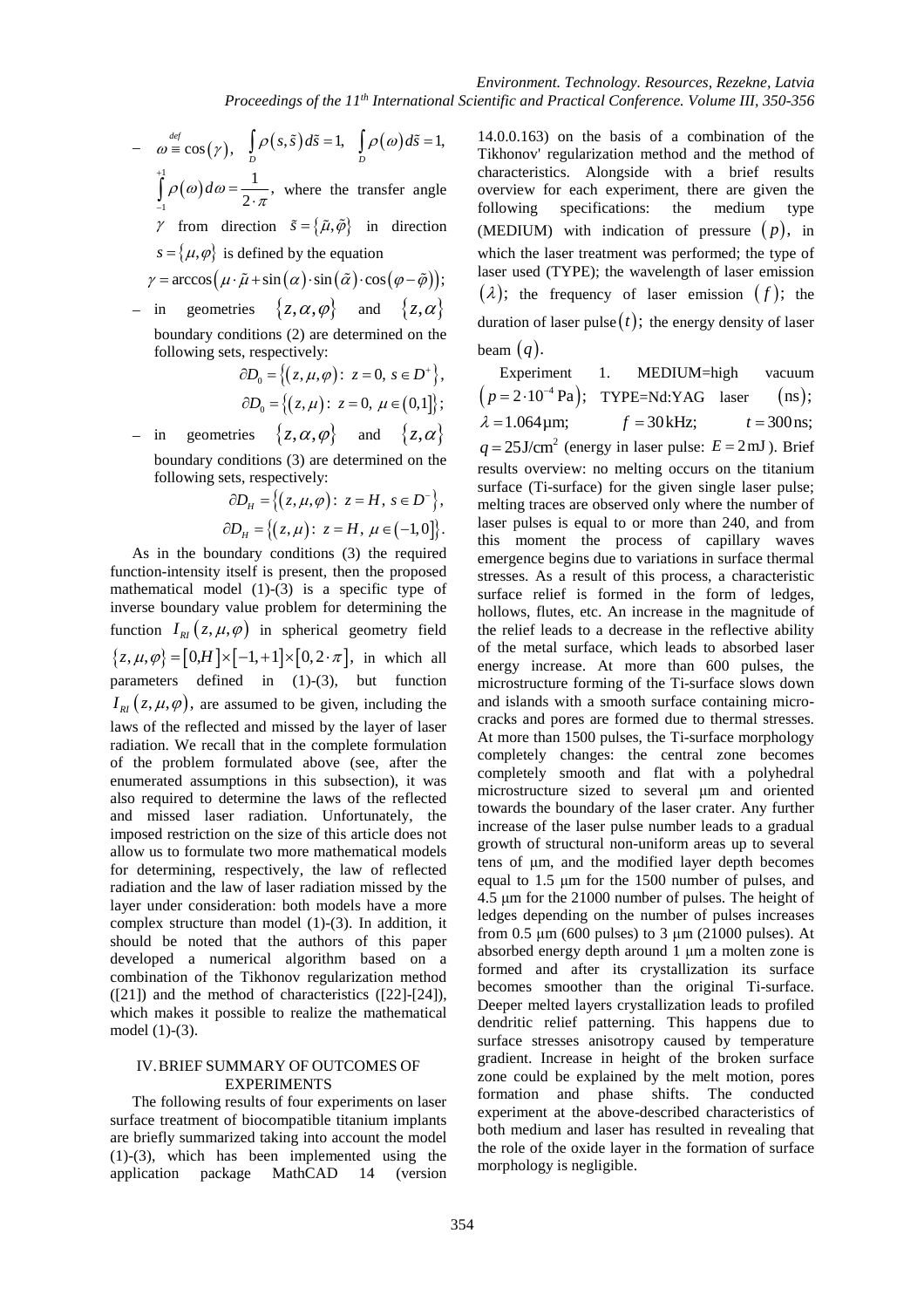| Experiment 2. MEDIUM=high vacuum                                      |  |  |
|-----------------------------------------------------------------------|--|--|
| $(p=2.10^{-4} \text{ Pa});$ TYPE=Nd: YAG laser (ps);                  |  |  |
| $\lambda = 1064 \text{ nm};$ $f = 2 \text{ Hz};$ $t = 40 \text{ ps};$ |  |  |
| $q = \{23.8, 40\}$ J/cm <sup>2</sup> . Brief results overview: both   |  |  |

for a single pulse and for 5 laser pulses a crater with a smoothed center relief is formed on the Ti-surface. At pulse number equal to 30, the nano-sized elements of morphology become noticeable and recrystallized titanium droplets are formed at the crater periphery due to the hydrodynamic effect. During the experiment, it has been found out that for the emergence of destruction effect of Ti-surface (i.e. for the crater formation) a minimum energy density of  $0.9$  J/cm<sup>2</sup> is required, and the crater depth strongly depends on the laser pulse number: for a single pulse the depth of the crater is equal to 50  $\mu$ m, and for the pulse number of 5 is equal to 240 μm (ablation rate in both cases is around 48μm/pulse). At more than 30 pulses and laser energy density of  $q = 40 \text{ J/cm}^2$ , micro-cracks and nanograins are formed (which morphological character is caused by rapid heating and cooling processes), and the hydrodynamic effects at the edge of the crater are weaker. At a laser energy density of  $q = 23.8 \text{ J/cm}^2$ , the absorbed energy exceeds titanium melting temperature threshold and melts appear in the crater center, which is pushed out on the crater periphery.

Experiment 3. MEDIUM=low vacuum  $(p=13.3Pa);$  TYPE=Ti:  $Al_2O_3$  laser (fs);  $\lambda = 800 \text{ nm};$   $f = 1 \text{ kHz};$   $t = 100 \text{ fs};$  $q = 0.25 \div 1.5 \text{ J/cm}^2$ . Brief results overview: the purpose of this experiment was to study the possibility of creating periodic structures on the polished Ti-surface (it is necessary to supplement the model (1)-(3) with the mathematical models described in the articles [25], [26]). During the experiment, it was found that at a constant laser energy density of  $q = 0.75$  J/cm<sup>2</sup>, the formed periodic structures morphology depends substantially on the number of laser pulses. In addition, it has been found out that, using the described environment and laser characteristics the minimum laser pulse number, which is required to form a periodic microstructure on the Ti-surface is equal to 10 (in the range  $q \in [0.25, 1.5]$ J/cm<sup>2</sup>). It has been found that in all cases the resulting structures are parallel to the electric polarization vector of the laser. At more than 50 laser pulses, micro-droplets are formed on the vertices of parallel periodic structures. Change in the number of pulses within the range of 10-25 leads to periodic nanostructures formation, which are combined with microstructures.

Experiment 4. MEDIUM=indoor atmosphere  $(p=0.1 \text{ MPa})$ ; TYPE=ArF-eximer laser (ns);

 $\lambda = 193 \text{ nm};$   $f = 10 \text{ Hz};$   $t = 18 \text{ ns};$   $q = 1.5 \div 5 \text{ J/cm}^2$ (energy in pulse:  $E = 100 \text{ mJ}$ ). Brief results overview: the purpose of this experiment was to study the possibility of polishing the Ti-surface at room indoor environment conditions. To form a texture on the Ti-surface, the laser energy density was increased to  $q = 8.5 \text{ J/cm}^2$ , and the number of laser pulses varied from 250 to 1000. It has been found out that effective Ti-surface polishing occurs only during  $q \in [3, 5]$ J/cm<sup>2</sup>: the treatment completely eliminates traces of machining on the Ti-surface and substantially smoothens the surface, the roughness amplitude decreases from 256 μm to 25 μm, and the root cause for this smoothing is either caused by surface layer melting and crystallization processes or by local heating and evaporation of the ledges under laser impacts. X-ray photoelectron spectroscopy revealed that the thickness of the oxide layer has been doubled.

#### V. CONCLUSION

This paper contains discusses about a relatively new direction related to the use of laser technology for surface treatment of biocompatible titanium implants in order to optimize its topography and physico-chemical properties. The brief overview of some of the results given in this paper demonstrate that laser treatment seems promising both in terms of providing a higher quality of the micromorphology of the surface of the material and in terms of increasing their corrosion resistance. It should be noted that the work aimed at improving the physical and chemical properties of the surface of titanium implants by laser treatment is still at the initial stage of its development within the framework of application in orthopedics. For a deeper understanding of the nature of the change in surface properties under the influence of laser treatment, further investigations are needed with the use of modern surface-sensitive analytical methods that provide quantitative information at the atomic-molecular level.

In addition, in this paper it is proposed a mathematical model in terms of spherical trigonometry for describing the transfer of laser radiation in the surface treatment of the titanium head of the human hip joint endoprosthesis.

#### VI.ACKNOWLEDGMENTS

For the second co-author the present article was executed within the framework of The State Research Programme "Next generation Information and Communication Technologies" ("NextIT"), Project No. 4.

### **REFERENCES**

[1] A. V. Puz, "Multifunctional Coatings for alloys of medical purpose", Doctoral Thesis, Institute of Chemistry, Far Eastern Department of the Russian Academy of Sciences, 2014, 164 p.